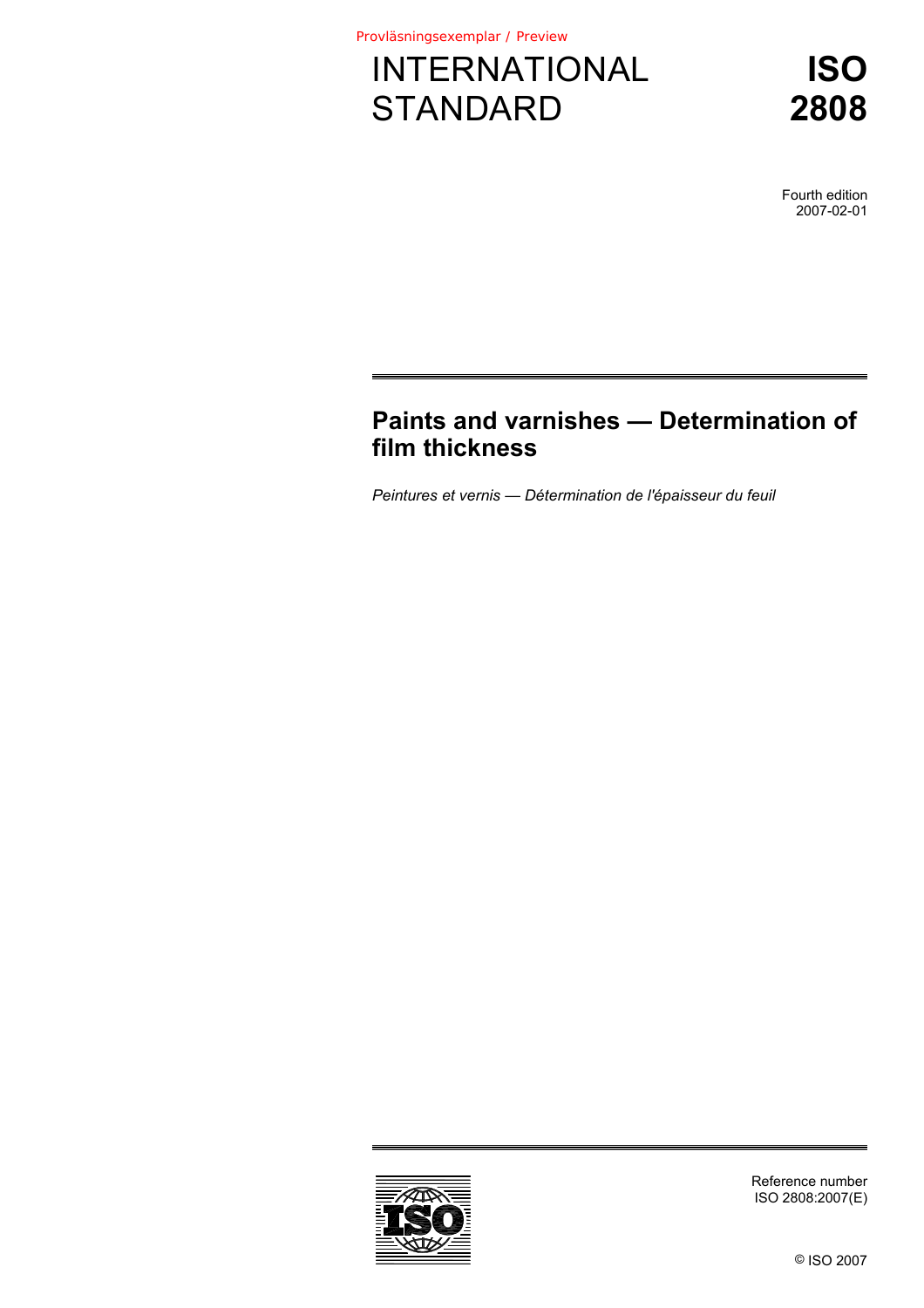#### **PDF disclaimer**

This PDF file may contain embedded typefaces. In accordance with Adobe's licensing policy, this file may be printed or viewed but shall not be edited unless the typefaces which are embedded are licensed to and installed on the computer performing the editing. In downloading this file, parties accept therein the responsibility of not infringing Adobe's licensing policy. The ISO Central Secretariat accepts no liability in this area.

Adobe is a trademark of Adobe Systems Incorporated.

Details of the software products used to create this PDF file can be found in the General Info relative to the file; the PDF-creation parameters were optimized for printing. Every care has been taken to ensure that the file is suitable for use by ISO member bodies. In the unlikely event that a problem relating to it is found, please inform the Central Secretariat at the address given below.

© ISO 2007

All rights reserved. Unless otherwise specified, no part of this publication may be reproduced or utilized in any form or by any means, electronic or mechanical, including photocopying and microfilm, without permission in writing from either ISO at the address below or ISO's member body in the country of the requester.

ISO copyright office Case postale 56 • CH-1211 Geneva 20 Tel. + 41 22 749 01 11 Fax + 41 22 749 09 47 E-mail copyright@iso.org Web www.iso.org

Published in Switzerland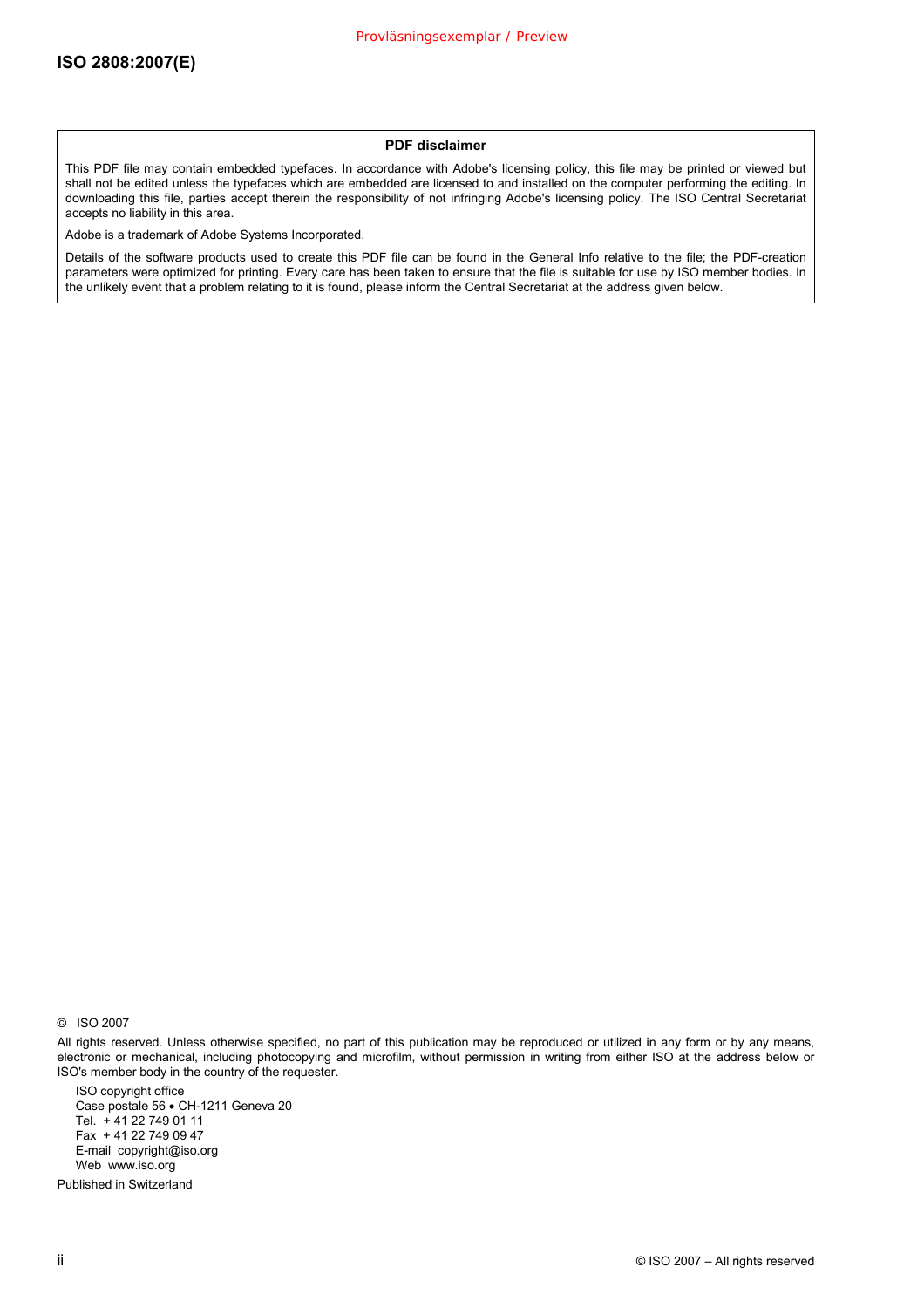# **Contents**

| 1              |  |  |  |  |
|----------------|--|--|--|--|
| $\mathbf{2}$   |  |  |  |  |
|                |  |  |  |  |
| 3              |  |  |  |  |
| 4              |  |  |  |  |
| 4.1<br>4.2     |  |  |  |  |
| 4.2.1          |  |  |  |  |
| 4.2.2          |  |  |  |  |
| 4.2.3          |  |  |  |  |
| 4.2.4          |  |  |  |  |
| 4.2.5          |  |  |  |  |
| 4.2.6          |  |  |  |  |
| 4.3            |  |  |  |  |
| 4.3.1          |  |  |  |  |
| 4.3.2          |  |  |  |  |
| 4.3.3<br>4.3.4 |  |  |  |  |
| 4.4            |  |  |  |  |
| 4.4.1          |  |  |  |  |
| 4.4.2          |  |  |  |  |
| 4.4.3          |  |  |  |  |
| 4.4.4          |  |  |  |  |
|                |  |  |  |  |
| 5<br>5.1       |  |  |  |  |
| 5.2            |  |  |  |  |
| 5.2.1          |  |  |  |  |
| 5.2.2          |  |  |  |  |
| 5.2.3          |  |  |  |  |
| 5.2.4          |  |  |  |  |
| 5.2.5          |  |  |  |  |
| 5.2.6          |  |  |  |  |
| 5.3            |  |  |  |  |
| 5.3.1          |  |  |  |  |
| 5.3.2          |  |  |  |  |
| 5.3.3          |  |  |  |  |
| 5.3.4          |  |  |  |  |
| 5.4            |  |  |  |  |
| 5.4.1<br>5.4.2 |  |  |  |  |
| 5.4.3          |  |  |  |  |
| 5.4.4          |  |  |  |  |
| 5.4.5          |  |  |  |  |
| 5.5            |  |  |  |  |
| 5.5.1          |  |  |  |  |
| 5.5.2          |  |  |  |  |
| 5.5.3          |  |  |  |  |
| 5.5.4          |  |  |  |  |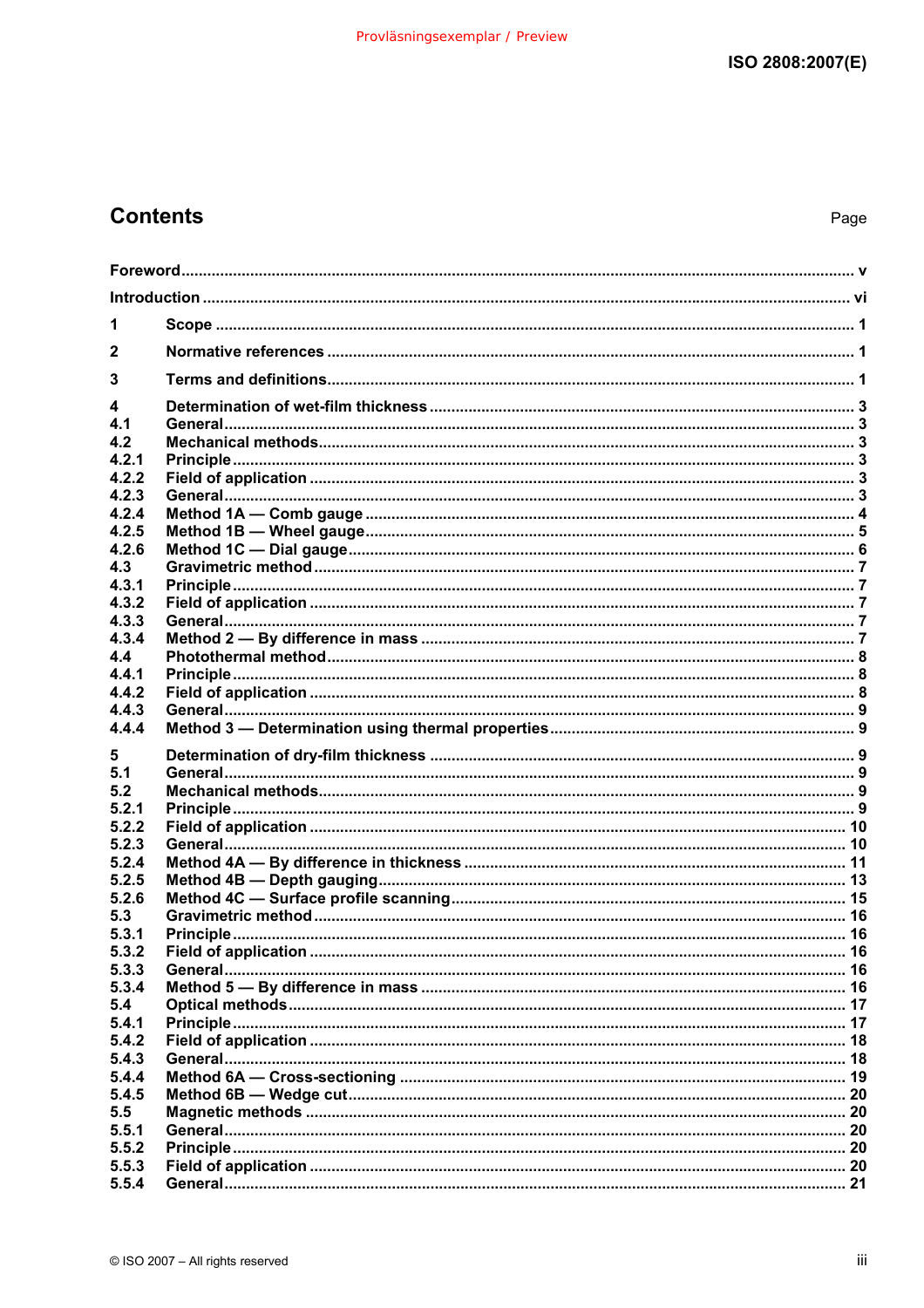| 5.5.5          |  |  |  |
|----------------|--|--|--|
| 5.5.6          |  |  |  |
| 5.5.7          |  |  |  |
| 5.5.8          |  |  |  |
| 5.6            |  |  |  |
| 5.6.1          |  |  |  |
| 5.6.2          |  |  |  |
| 5.6.3          |  |  |  |
| 5.6.4          |  |  |  |
| 5.7            |  |  |  |
| 5.7.1          |  |  |  |
| 5.7.2          |  |  |  |
| 5.7.3          |  |  |  |
| 5.7.4          |  |  |  |
| 5.8            |  |  |  |
| 5.8.1          |  |  |  |
| 5.8.2          |  |  |  |
| 5.8.3          |  |  |  |
| 5.8.4          |  |  |  |
|                |  |  |  |
| 6              |  |  |  |
| 6.1            |  |  |  |
| 6.2            |  |  |  |
| 6.2.1          |  |  |  |
| 6.2.2          |  |  |  |
| 6.2.3          |  |  |  |
| 6.2.4          |  |  |  |
| 6.3            |  |  |  |
| 6.3.1          |  |  |  |
| 6.3.2          |  |  |  |
| 6.3.3          |  |  |  |
| 6.3.4          |  |  |  |
| 6.3.5          |  |  |  |
| 6.4            |  |  |  |
| 6.4.1          |  |  |  |
| 6.4.2          |  |  |  |
|                |  |  |  |
| 6.4.3          |  |  |  |
| 6.4.4          |  |  |  |
| $\overline{7}$ |  |  |  |
| 7.1            |  |  |  |
| 7.2            |  |  |  |
| 7.3            |  |  |  |
| 7.3.1          |  |  |  |
| 7.3.2          |  |  |  |
| 7.3.3          |  |  |  |
|                |  |  |  |
| 8              |  |  |  |
|                |  |  |  |
|                |  |  |  |
|                |  |  |  |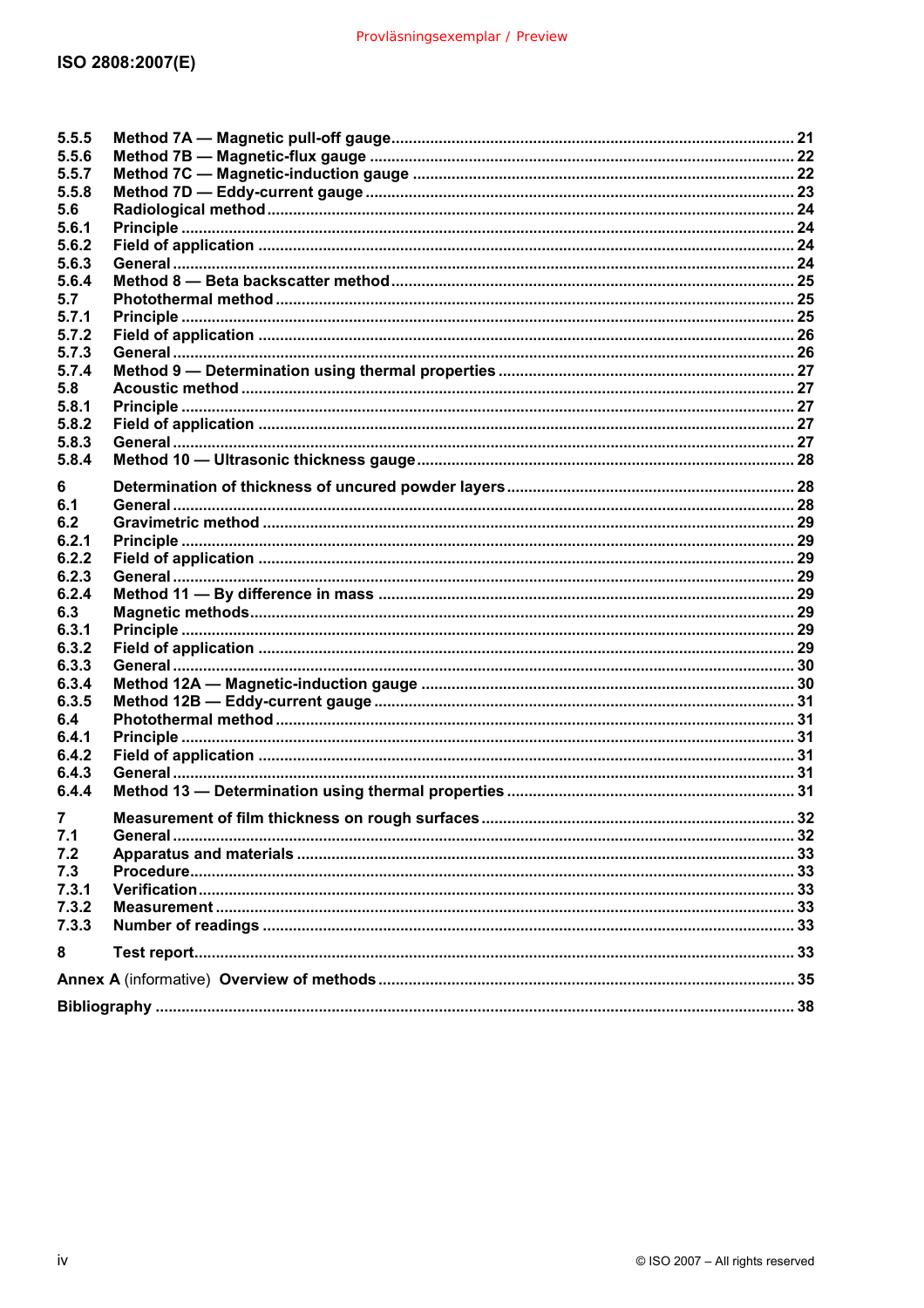## **Foreword**

ISO (the International Organization for Standardization) is a worldwide federation of national standards bodies (ISO member bodies). The work of preparing International Standards is normally carried out through ISO technical committees. Each member body interested in a subject for which a technical committee has been established has the right to be represented on that committee. International organizations, governmental and non-governmental, in liaison with ISO, also take part in the work. ISO collaborates closely with the International Electrotechnical Commission (IEC) on all matters of electrotechnical standardization.

International Standards are drafted in accordance with the rules given in the ISO/IEC Directives, Part 2.

The main task of technical committees is to prepare International Standards. Draft International Standards adopted by the technical committees are circulated to the member bodies for voting. Publication as an International Standard requires approval by at least 75 % of the member bodies casting a vote.

Attention is drawn to the possibility that some of the elements of this document may be the subject of patent rights. ISO shall not be held responsible for identifying any or all such patent rights.

ISO 2808 was prepared by Technical Committee ISO/TC 35, *Paints and varnishes*, Subcommittee SC 9, *General test methods for paints and varnishes*.

This fourth edition cancels and replaces the third edition (ISO 2808:1997), which has been technically revised. The main changes are as follows:

- a) The structure of the standard has been changed into four main clauses:
	- 1) determination of wet-film thickness;
	- 2) determination of dry-film thickness;
	- 3) determination of the thickness of uncured powder layers; and
	- 4) measurement of film thickness on rough surfaces.
- b) Methods using photothermal, radiological and acoustic techniques have been added.
- c) The split-beam method has been deleted as such instruments are no longer manufactured.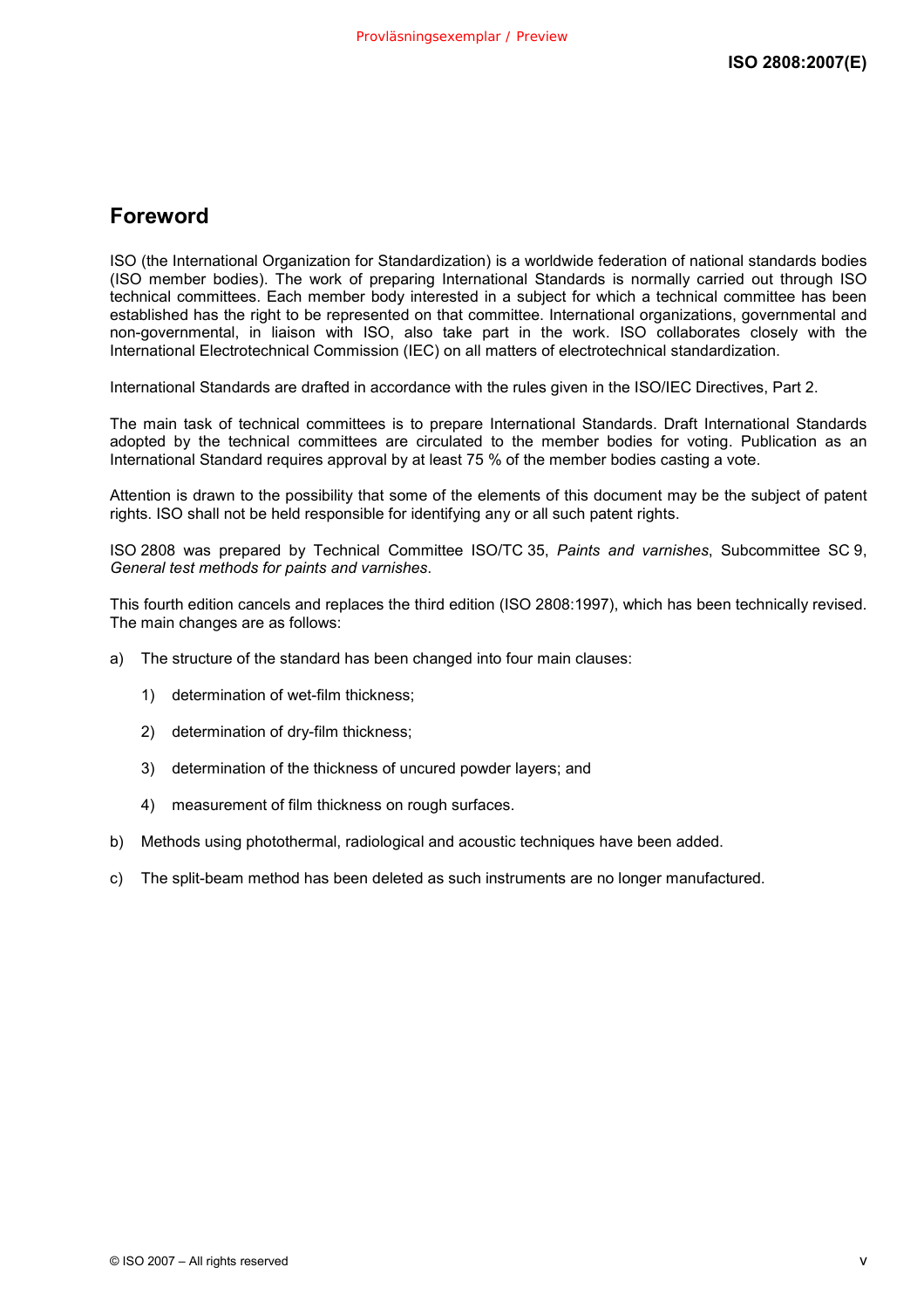## **Introduction**

Measurement of film thickness depends on the following steps:

- a) calibration of the measurement instrument, typically performed by the manufacturer or by any qualified laboratory;
- b) verification of the instrument (an accuracy check performed by the user at regular intervals, typically before each series of measurements);
- c) subsequent adjustment, if necessary, of the instrument so that the thickness readings it gives match those of a specimen of known thickness. For a dry-film thickness gauge this would mean zeroing it on the uncoated surface, using devices of known thickness such as shims, or using a coated specimen of known film thickness;
- d) measurement.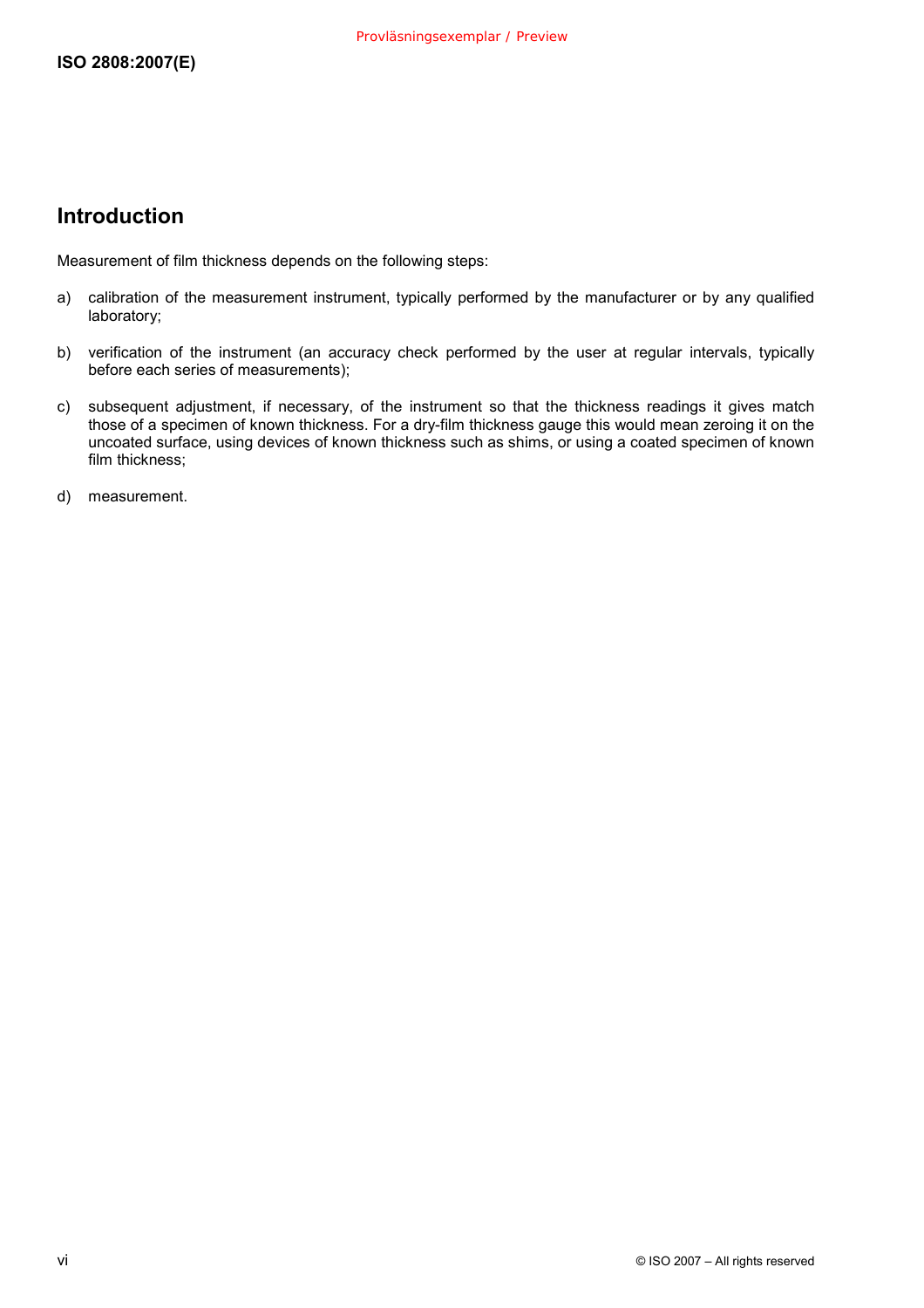# **Paints and varnishes — Determination of film thickness**

## **1 Scope**

This International Standard describes a number of methods that are applicable to the measurement of the thickness of coatings applied to a substrate. Methods for determining wet-film thickness, dry-film thickness and the film thickness of uncured powder layers are described. Reference is made to individual standards where these exist. Otherwise the method is described in detail.

An overview on the methods is given in Annex A, in which the field of application, existing standards and the precision are specified for the individual methods.

This International Standard also defines terms concerning the determination of film thickness.

## **2 Normative references**

The following referenced documents are indispensable for the application of this document. For dated references, only the edition cited applies. For undated references, the latest edition of the referenced document (including any amendments) applies.

ISO 463*, Geometrical Product Specifications (GPS) — Dimensional measuring equipment — Design and metrological characteristics of mechanical dial gauges*

ISO 3611, *Micrometer callipers for external measurement*

ISO 4618:2006, *Paints and varnishes — Terms and definitions*

ISO 8503-1, *Preparation of steel substrates before application of paints and related products — Surface roughness characteristics of blast-cleaned steel substrates — Part 1: Specifications and definitions for ISO surface profile comparators for the assessment of abrasive blast-cleaned surfaces*

## **3 Terms and definitions**

For the purposes of this document, the terms and definitions given in ISO 4618 and the following apply.

#### **3.1**

#### **substrate**

surface to which a coating material is applied or is to be applied

[ISO 4618:2006]

## **3.2**

## **coating**

continuous layer formed from a single or multiple application of a coating material to a substrate

[ISO 4618:2006]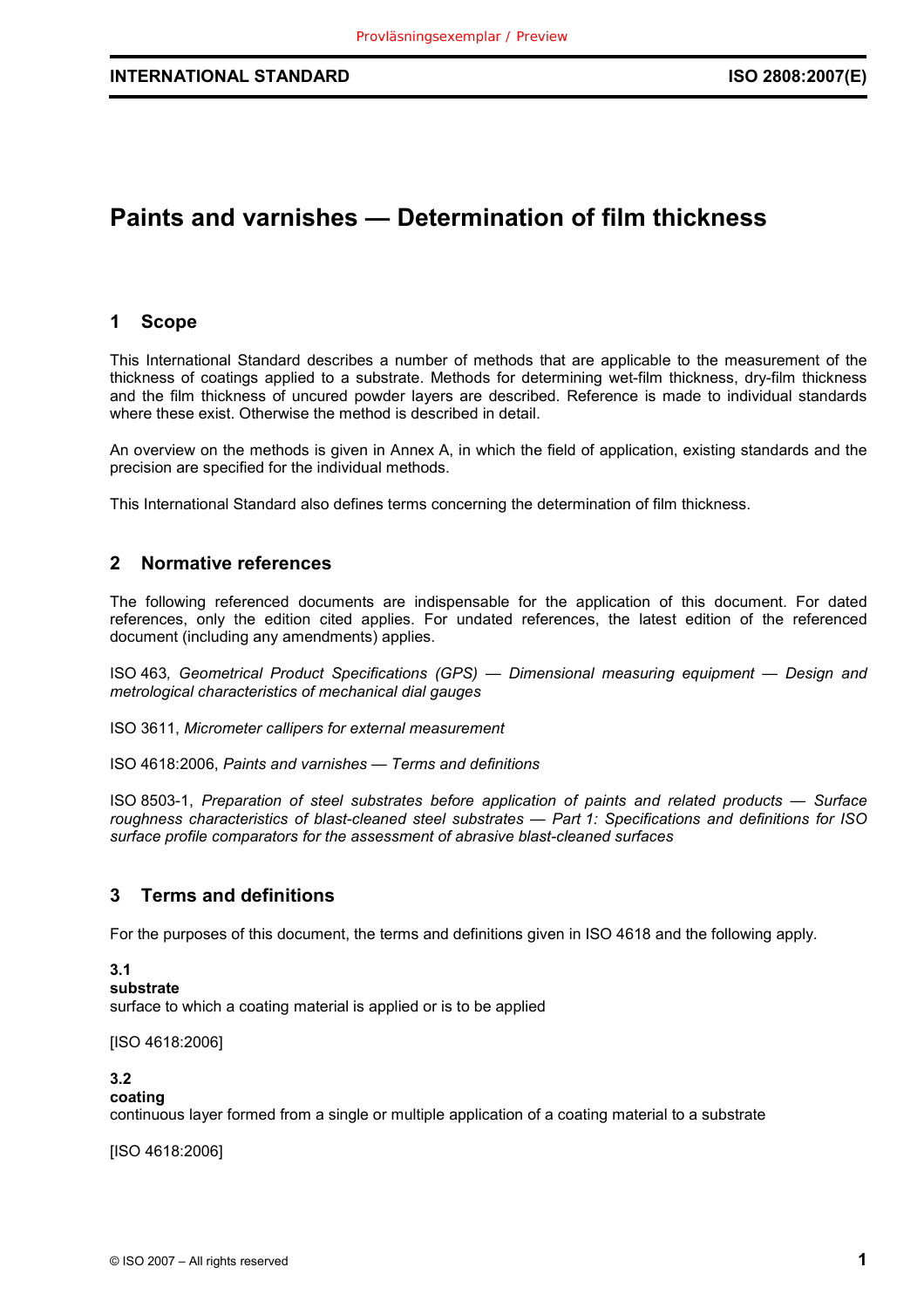## **3.3**

## **film thickness**

distance between the surface of the film and the surface of the substrate

## **3.4**

## **wet-film thickness**

thickness of a freshly applied wet coating material, measured immediately after application

## **3.5**

## **dry-film thickness**

thickness of a coating remaining on the surface when the coating has hardened

## **3.6**

## **thickness of uncured powder layer**

thickness of a freshly applied coating material in powder form, measured immediately after application and before stoving

## **3.7**

## **relevant surface area**1**)**

part of an article covered or to be covered by the coating and for which the coating is essential for serviceability and/or appearance

## **3.8**

## **test area**1)

representative part of the relevant surface area within which an agreed number of single measurements is made as a spot-check

## **3.9**

## **measurement area**1)

area over which a single measurement is made

## **3.10**

#### **minimum local film thickness**1)

lowest value of the local film thickness found on the relevant surface area of a particular test specimen

## **3.11**

#### **maximum local film thickness**1)

highest value of the local film thickness found on the relevant surface area of a particular test specimen

## **3.12**

#### **mean film thickness**1)

arithmetic mean of all the individual dry-film thicknesses in the test area or the result of a gravimetric determination of the thickness

## **3.13**

#### **calibration**

controlled and documented process of measuring traceable calibration standards and verifying that the results are within the stated accuracy of the measurement instrument

NOTE Initial calibration is typically performed by the instrument manufacturer or by a qualified laboratory in a controlled environment using a documented process. This initial calibration will normally be verified by the user at regular intervals. The standards used in the calibration are such that the combined uncertainties of the resultant measurement are less than the stated accuracy of the instrument.

l

<sup>1)</sup> Measurement of this property is only required for the extended evaluation of film thickness measurements; see Clause 8 (test report), items k) and l).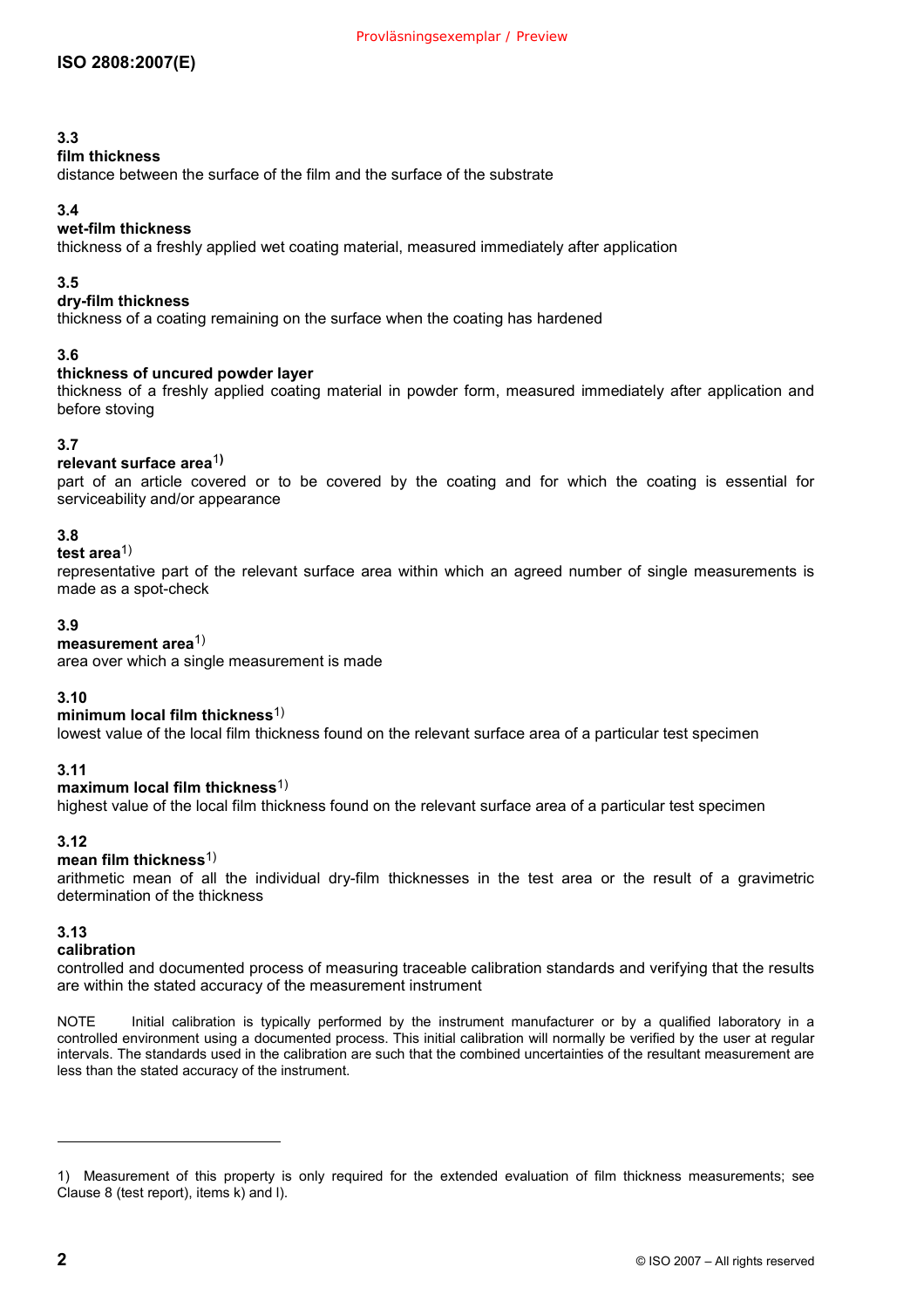## **3.14**

#### **verification**

accuracy check performed by the user using reference standards

## **3.15**

## **reference standard**

specimen of known thickness against which a user can verify the accuracy of the measurement instrument

Reference standards may be coated thickness standards, or shims. If agreed to by the contracting parties, a part of the test specimen may be used as a thickness standard for a particular job.

## **3.16**

## **adjustment**

act of aligning the measurement instrument's thickness readings to match those of a reference standard

NOTE Most electronic measurement instruments can be adjusted on a thickness standard or on a shim, where the thickness of the coating or of the shim is known.

#### **3.17**

**accuracy** 

consistency between a measured value and the true value of the thickness standard

## **4 Determination of wet-film thickness**

## **4.1 General**

Annex A gives an overview of the methods used for the determination of wet-film thickness.

## **4.2 Mechanical methods**

#### **4.2.1 Principle**

In all mechanical methods the substrate surface is contacted by part of the measurement instrument through the coating, and the surface of the coating is contacted simultaneously (see Figure 1) or subsequently (see Figures 2 and 3) by another part of the instrument. The wet-film thickness is the height difference between these two points of contact, which can be read directly.

#### **4.2.2 Field of application**

The mechanical principle is suitable for all film-substrate combinations. The substrate has to be flat in at least one direction in the area where the measurement is conducted. Curvature of the surface in a single plane is permissible (e.g. internal or external surface of pipes).

#### **4.2.3 General**

Classification as a destructive or non-destructive method depends on:

- a) the rheological properties of the coating material;
- b) the nature of the wetting contact between the contact surfaces of the measurement instrument and the coating material;
- c) whether the thickness measurements will make the coating unsuitable for the purpose for which it is intended.

Since the possibility of pigment particles remaining between the gauge and the substrate cannot be excluded, all mechanical methods contain a systematic error: the film thickness displayed is smaller than the actual wetfilm thickness by at least the mean diameter of the pigment particles.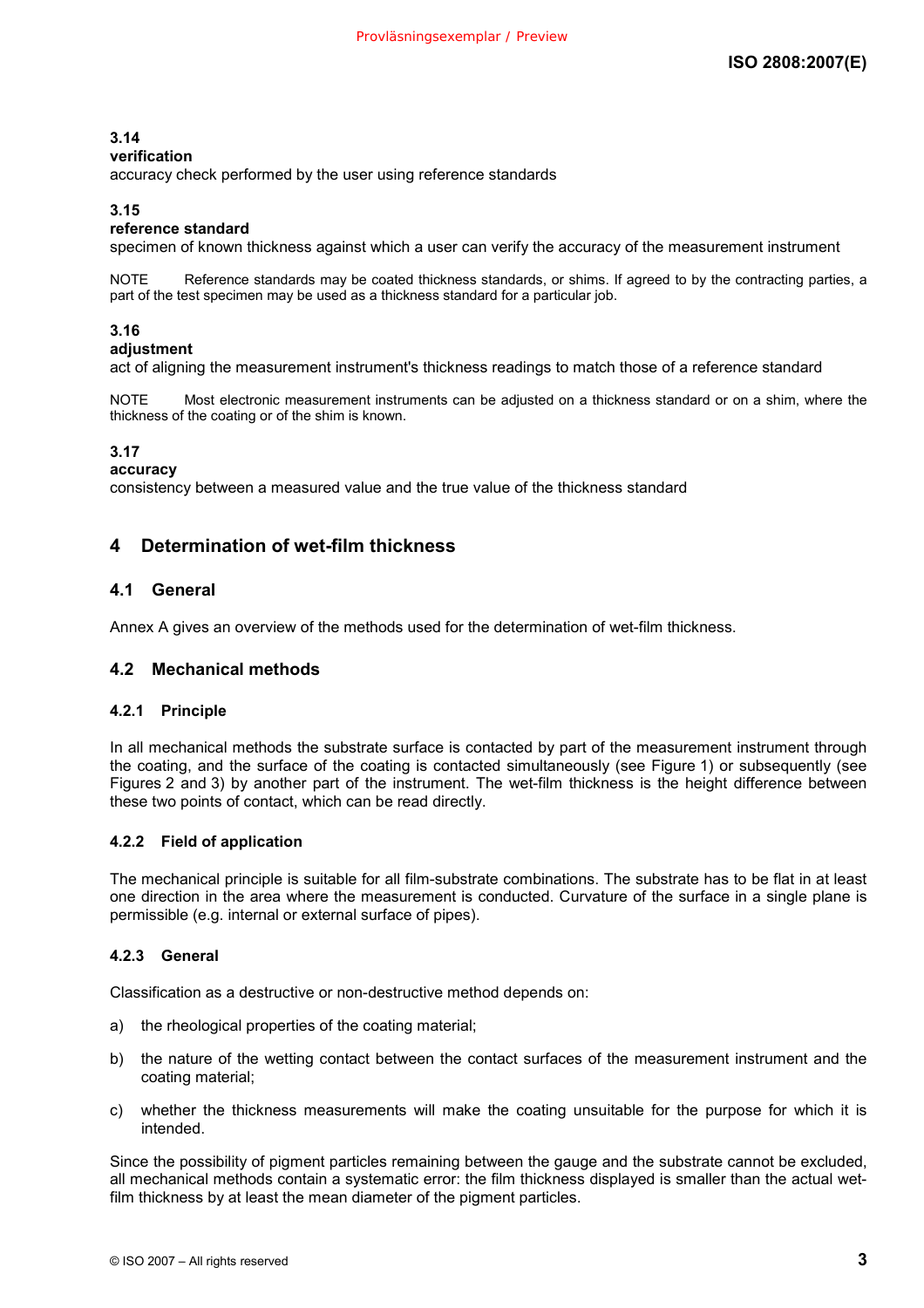In the case of a wheel gauge (method 1B, see 4.2.5), the wheel has to be wetted by the coating material. If not, this represents a further source of systematic error which can result in exaggerated readings and is a function of:

- the surface tension and the rheological properties of the coating material;
- the material of the wheel gauge;
- the speed at which the wheel is turned.

#### **4.2.4 Method 1A — Comb gauge**

#### **4.2.4.1 Description of instrument**

A comb gauge is a flat plate made of a corrosion-resistant material with teeth along its edges (see Figure 1). The reference teeth at the corners of the plate define a baseline along which the inner teeth are arranged to give a graduated series of gaps. Each tooth is labelled with the assigned gap value.

With commercially available comb gauges the maximum thickness which can be measured is typically 2 000 µm and the smallest increment is typically 5 µm.



#### **Key**

- 1 substrate
- 2 coating
- 3 point of wetting contact
- 4 comb gauge

#### **Figure 1 — Example of a comb gauge**

#### **4.2.4.2 Procedure**

Ensure that the teeth are clean and not worn or damaged. Place the comb gauge onto the flat specimen surface such that the teeth are normal to the plane of the surface. Allow sufficient time for the coating to wet the teeth prior to removing the gauge.

In the case of specimens curved in a single plane, the comb gauge shall be placed in position parallel to the axis of curvature.

The result of the thickness measurement depends on the time of measurement. The thickness should therefore be measured as soon as possible after application.

Note the greatest gap reading of the tooth wetted by the coating material as the wet-film thickness.